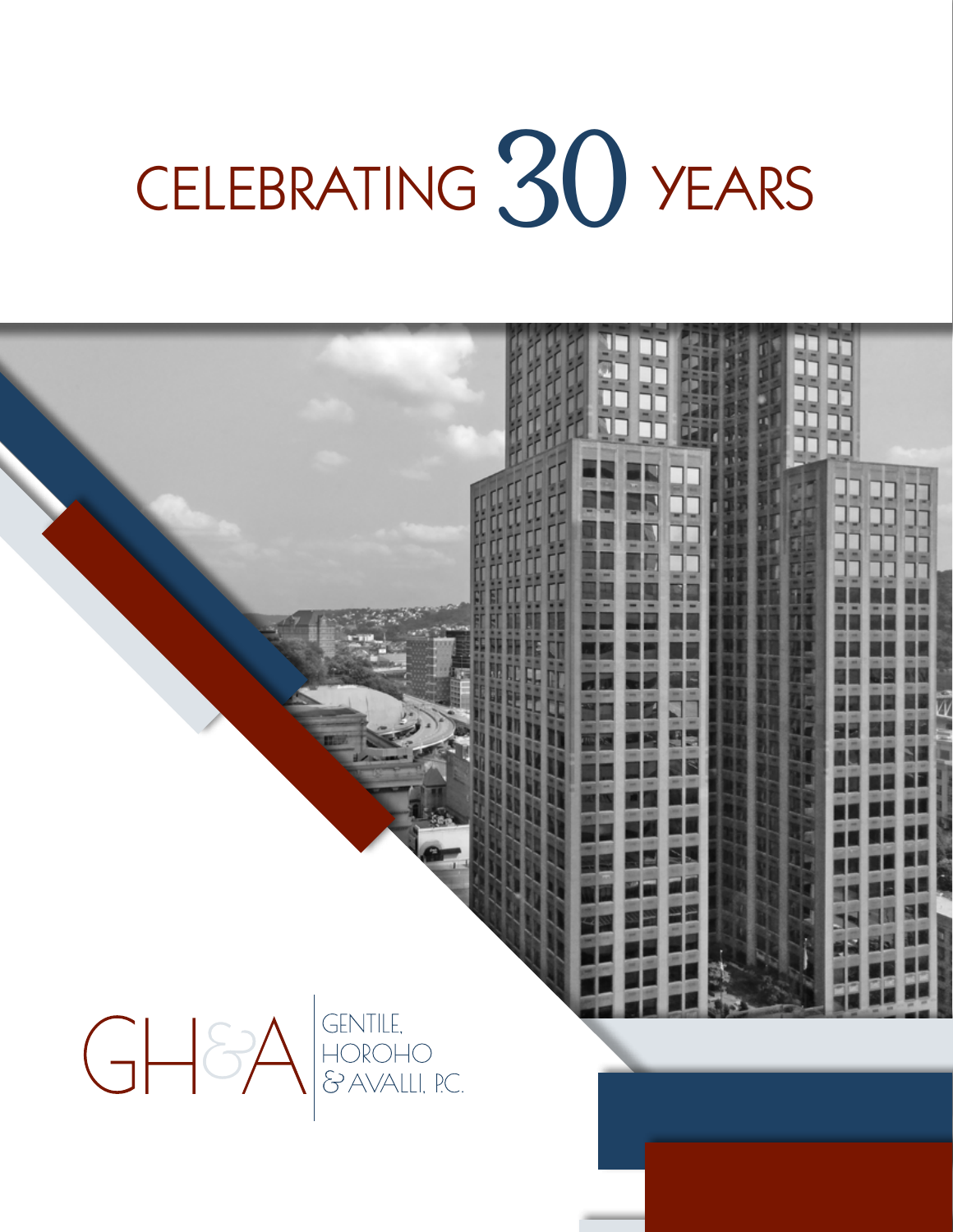# *Turning* 30

#### Practice areas

#### Estates & Trusts

Estate Administration Estate & Trust Litigation Estate Planning Guardianships Executor/Administrator/ Trustee Fees

#### Family Law

**Divorce** Support Child Custody Child Support Alternative Dispute Resolution **Paternity** Modern Families Prenuptial and Postnuptial Agreements Protection from Abuse Contempt and Enforcement

## *Lawyers at Gentile, Horoho & Avalli reflect on*  Three Decades of Family Law Practice

Twice yearly, the Family Law Section of the Pennsylvania Bar Association meets for presentations, discussions, continuing education, and networking. In between, of course, are countless private conversations where the business managing a law firm is done.

At a 1991 meeting, Pittsburgh lawyers – Gary Gentile, Mark Goldberg, and Charles Voelker – got together to bring closure to discussions they had been having. Their conversations had been provocative, the prospects encouraging, and the potential exciting.

#### "Okay, are we going to do this?"

And so started the family law firm of Goldberg, Gentile, and Voelker, incorporated on October 1, 1991.

Among the first lawyers hired was Kerri Lee Cappella, a young lawyer one year out of law school. Two years later, family law attorneys Ken Horoho and Harry Gruener left their own namesake firm to join. In 1999, Charles Avalli brought his estate planning and litigation practice along.

A few retirements later, as well as the untimely passings of founders Gary Gentile and Harry Gruener, the firm of Gentile, Horoho & Avalli, P.C., is now 30 years old and generally regarded as one of the premier family law and estate planning firms in Pennsylvania.

Three of the principals who have seen the firm through all (or most) of its history sat down to reflect on the passage of three decades, the triumphs and tragedies, the lessons learned, and the plans for the future of their firm.

#### The lawyers





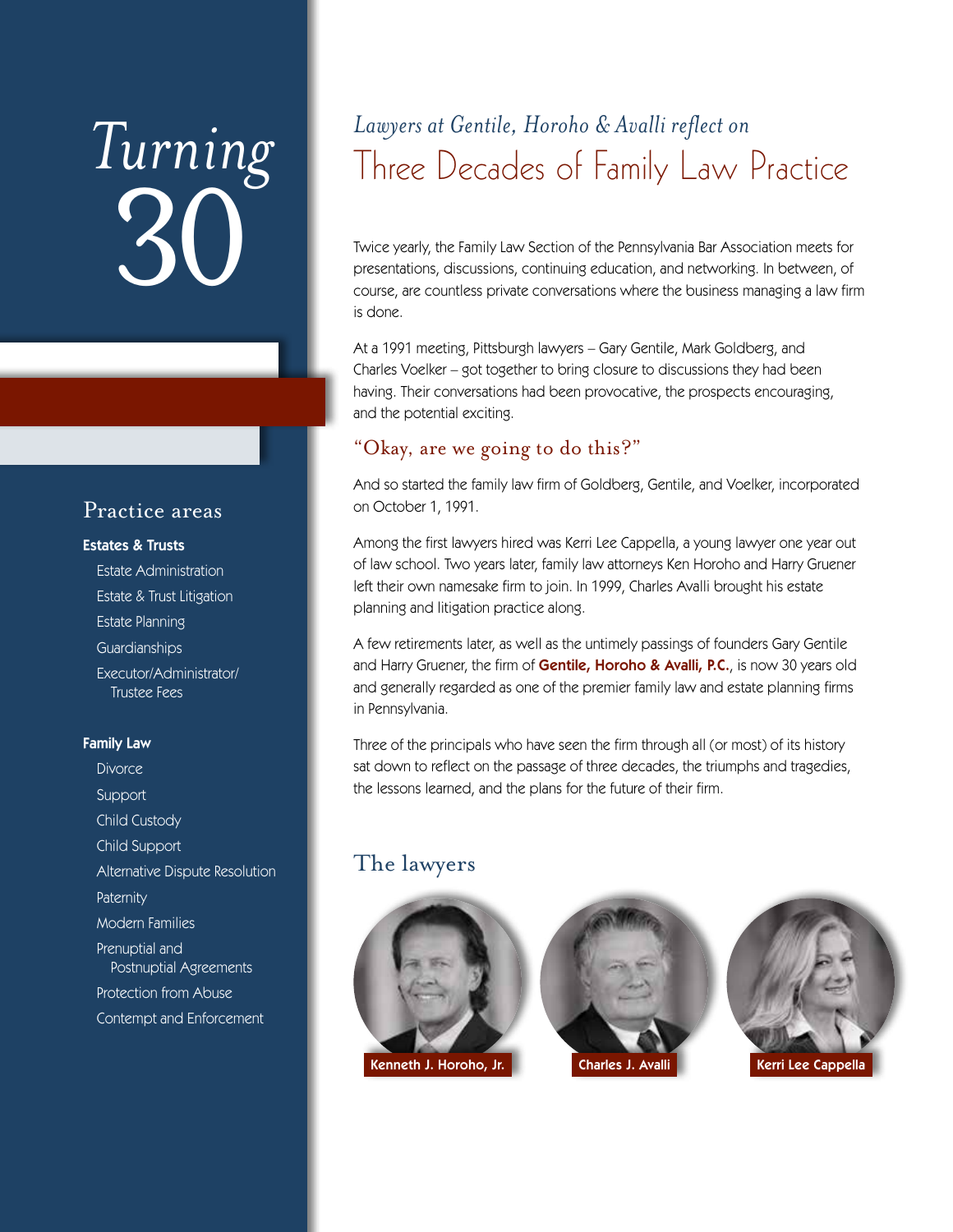

#### What was the family law community like in **1991**?

**Ken Horoho:** In the '80s and '90s, it was mostly the smaller boutique firms that did the good family law work. There were some of the bigger firms that tried to establish their family law departments, but that didn't really work out well. I think the primary reason is the big firms didn't really understand the practice, the billing practice, the collection practice. They had business owners as clients that, if they took on their divorce matter and it didn't work out in the client's favor, they weren't happy. Now it's 2022 and some of the bigger firms have hired family law lawyers. But the constant has been the boutique. Unlike Philadelphia, I think it's still the smaller boutique firms, five- to 10-person firms, that really have the majority of family law work.

#### What would you say has been the reason for your **longevity**?

Chas Avalli: I think one of the things that gives us longevity is we all do similar things, but we do not, as a general rule, do them together. With very few exceptions, a partner doesn't work on another partner's files. For the most part, I work on my files with whoever is working with me. So, we have the ability to pick other people's brains on issues on cases, but you don't have the direct butting of heads over a case. We call the balls and strikes on our own cases.

It's been my experience that most firms usually end up breaking up over either a personality clash or money, or maybe it's a combination of both. And we've never had any fights over money. We find ways to deal with that, and we've handled the compensation among the partners the same way since the day I started.

Ken Horoho: The bread and butter of this practice is being able to attract all levels of clients and provide services to them in an effective and efficient manner.

Chas Avalli: We've always been lucky that nobody owns us. If our largest-billing client were to walk out the door tomorrow, we're going to be fine. I think that's normal in family law, but I do not think it's normal for a lot of law firms. So that circumstance has given us stability that has stayed over time and helped us through that.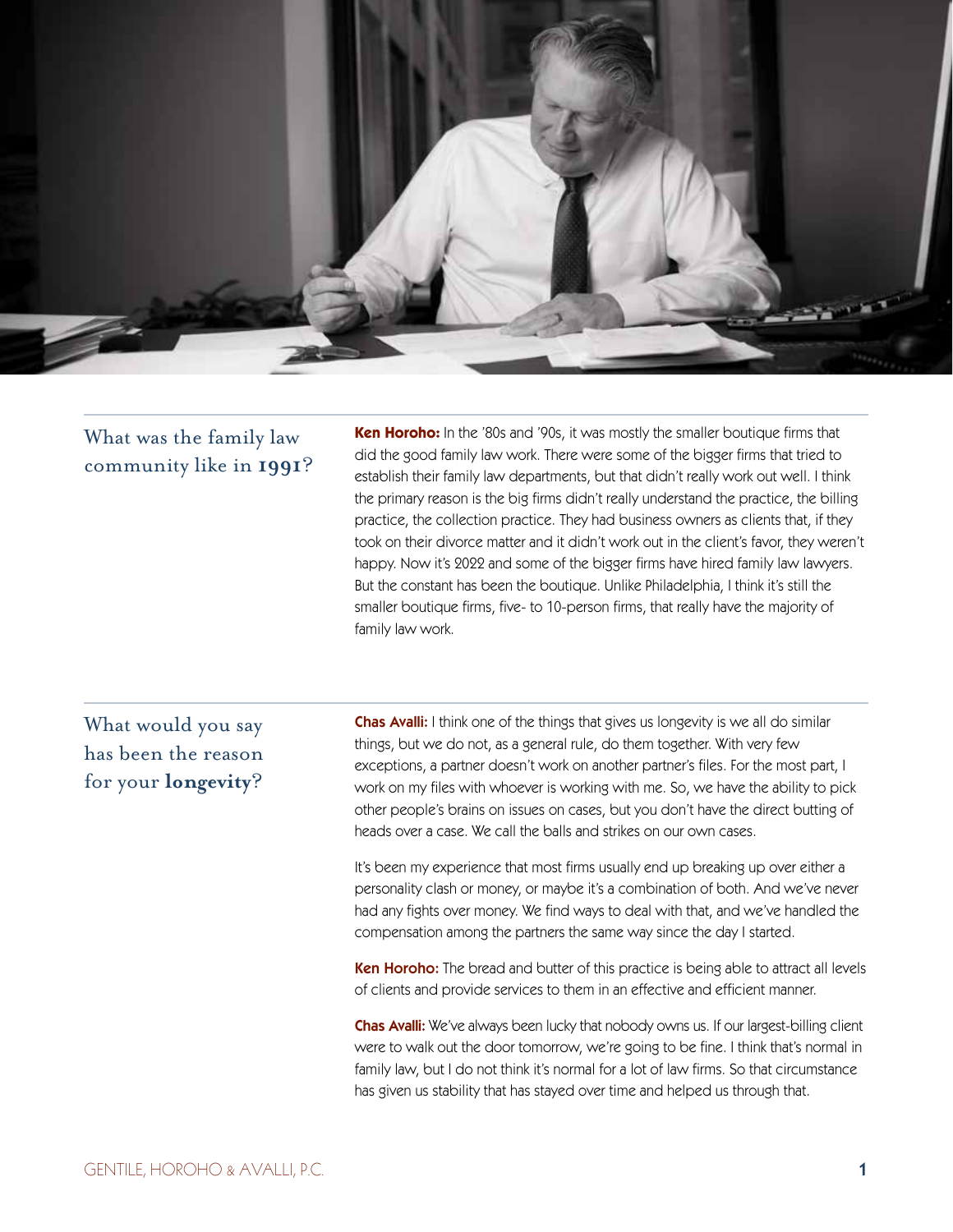### How have things in the practice of family law changed over the past **30 years**?

Ken Horoho: You can answer that question with the changes of the Divorce Code and certain cases that have come along. For example, Pennsylvania used to be one of nine states that obligated parents to continue to support their children through college. And then that was deemed to be unconstitutional.

And again, the changes to the Divorce Code that determine just how you can get divorced. If you're not going to consent, there used to be a three-year waiting period, then two years, and now it's one year. That changed the dynamics.

Kerri Lee Cappella: Moving from two years to one year of separation was a considerable game changer.

Because there were circumstances where we would have counseled a client not to file for divorce because they could continue to receive support a little bit longer. Now, the date of separation, the 12-month period, really doesn't make that big of a difference in terms of that strategy.

There's also less predictability because we have a significantly larger bench in the courthouse. We started out with four judges, and we now have 10 to 15 in the adult section and juvenile sections.

Ken Horoho: The other thing that I think we've seen generally over the last 10 or 15 years, whether it's federal court or state court is the push toward mediation, mandatory mediation. We've seen that in family law, and in fact Kerri's a trained mediator, and we have others in the firm as well.

What do you know now that you wish you had known **30 years ago**?

Ken Horoho: That you really can't be a general practitioner in the family law area. You really have to pick two or three areas within family law and try to really drill down, whether in the pension and retirement area or the tax area or custody. We now are bringing in experts a lot earlier because we recognize no matter how long you have been doing this; you really have to have somebody with more expertise to help guide you on these complex issues.

The other thing we've seen change is the economics of the Pittsburgh community. In the early '80s, we had a lot of Fortune 500 companies here. So, a lot of people getting divorced were from those companies, and they were big cases. As time has gone on, over the last 20 –30 years, as that corporate business has shrunk, so have those cases. This is not LA or Chicago. There's only a certain amount of those types of cases now because we just don't have the same business community. That's affected the family law practice.

Kerri Lee Cappella: Remember that valuing a medical practice was a bigger part of our practice until the big healthcare organizations started acquiring the practices. There are still pockets of these private entities, but far fewer.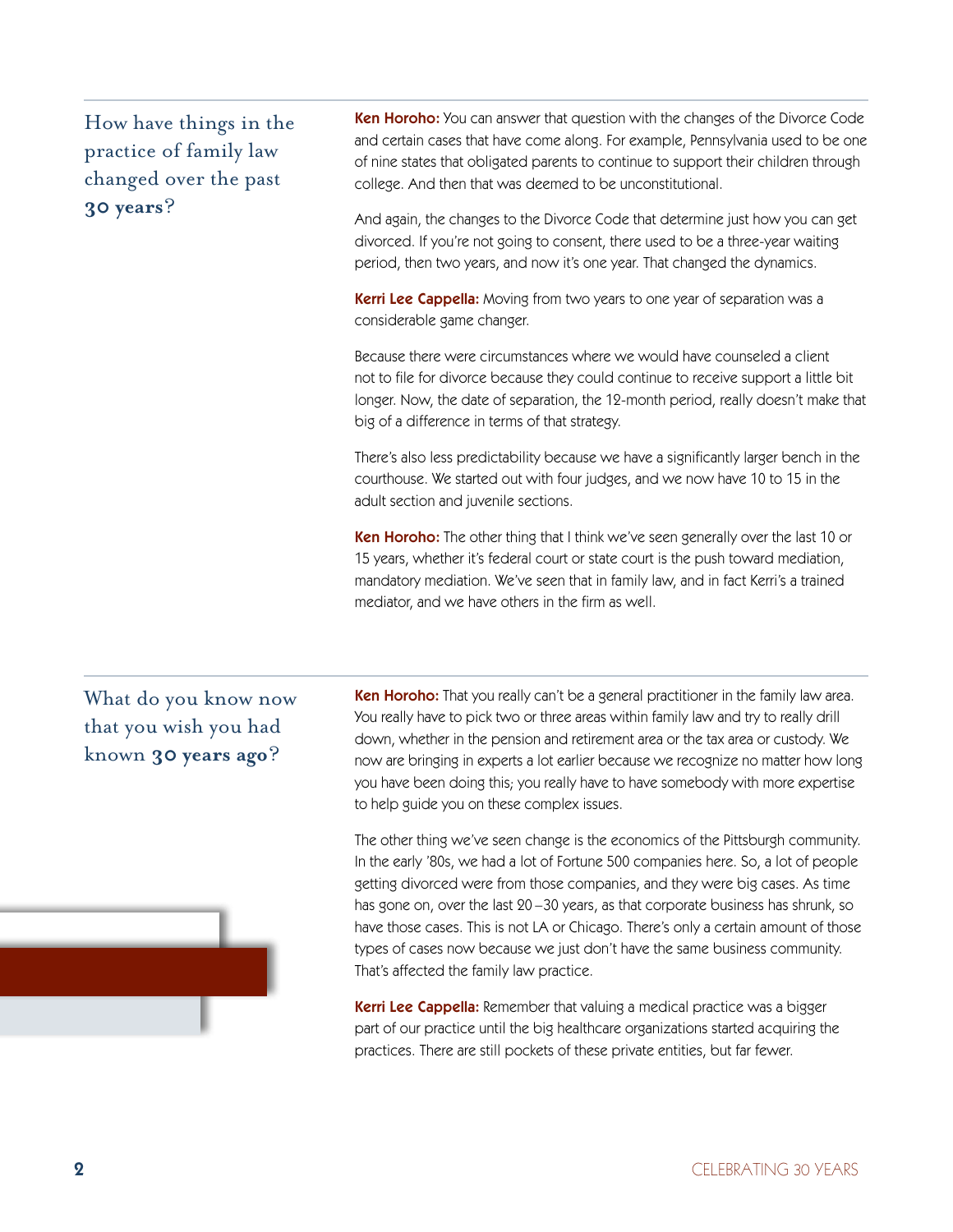

What is the best advice you would give to someone who is considering **marriage**?

Ken Horoho: For anyone who is preparing to get married, I would say, "Consider a prenuptial agreement." We do so many prenups now. I think there's been a stronger emphasis on that especially in second divorces and when the family business is being transferred to the next generation.

Kerri Lee Cappella: I think the sophistication of the clientele is higher. As couples marry later in life – and later in life may not be 50, it may be 30 – they still have had five to 10 years of work experience and asset accumulation. Going back to the medical community, we have a lot of young people in healthcare who may have just finished their residency and know that going forward they're going to be making a lot of money. Perhaps they're starting out in the tech industry and seeing what their long-term income growth potential is.

What do you think the practice of **family law**  will look like in the near future?

Ken Horoho: As society changes, the law will change. In just the last five years, look at the increase of grandparents' rights in custody cases. You know, the rights of people getting married of the same sex. So, when those cultural issues change, we can anticipate that we're going to be right there. The Supreme Court and the legislature will try to keep up with that.

Chas Avalli: The heart of the law is not going to disappear. Our business is always going to be there. It's going to have different nuances as things evolve over the years, but a lot of what we do isn't going to change substantially. We have to understand economics and the cultural changes that Ken is describing.

Kerri Lee Cappella: Good times and bad times can both provoke a dissolution of a marriage. We have seen a couple of serious recessions over the last 30 years, and we've seen some booms in the last 30 years, and there hasn't been a considerable change in divorce rates one way or the other.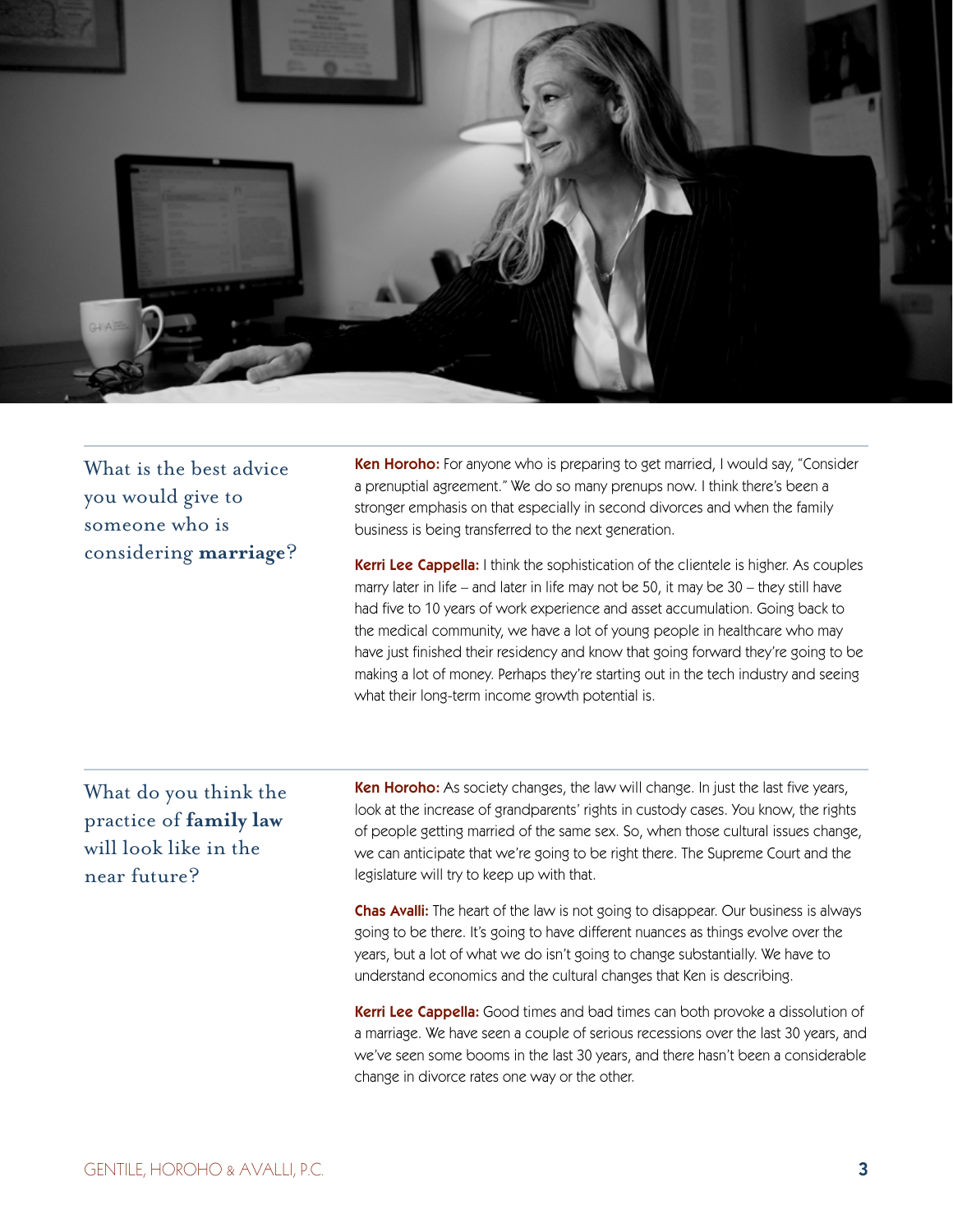#### Are there moments from the past 30 years that you will always **remember**?

Ken Horoho: I had this crazy case in Mercer County that started before my son was born and ended when he was age 11. You know, and it was back and forth through the Superior Court five or six times, Supreme Court two or three times. So, you know, there are those types of crazy cases that will always be on the top of your list of the most memorable.

Kerri Lee Cappella: I had a case in which I began representing a mom when her child was a year old. He wrote me the loveliest note after his bar mitzvah, which said, "I wouldn't be here without you." He just graduated from high school, and the case is now over.

Chas Avalli: Gary Gentile's passing. We knew it was coming. But he had such an enormous personality that pervaded everything. And there's a big vacuum as a result of that. You can't replace a Gary Gentile. You never try to. But you know, we've continued, we've prospered since then, and that was in my mind the single biggest event.

Kerri Lee Cappella: Every day, when I'm confronted with a question or a situation or a case or a nuance on something, I ask myself, "What would Gary do?"

He had the humility to come into my office or go into one of the other attorneys' offices and say, "Hey, I've got this situation..." He may already know the answer, but he would go to somebody else.

#### What do you want the **legacy** of this firm to be?

Ken Horoho: Mark Goldberg and Harry Gruener were in the room when the Divorce Code was first drafted in 1980. There was a core of lawyers that helped develop the Code and then they set out to develop the law. So, I hope the legacy of the firm would continue to be that we have good lawyers who are on the cutting edge of the practice of family law and that we all look forward to the challenges in the practice of family law for the next few decades.

**Chas Avalli:** We have a very good reputation in the community. I think we're pretty damn good, and I think that that's an important quality and a tribute to all of us over the years. We've never tolerated mediocre work. You can't control results, but you can control effort. And I think we're talented enough that if we do that, we'll accomplish some good things.

Ken Horoho: And do it efficiently as well as effectively. There are no unlimited budgets in these cases, so you have to develop ways to do it efficiently whether that means bringing in paralegals, associates, getting experts involved where they can do things cheaper than you can. All along the way, I think we've been able to develop those types of relationships where we can tell our client, "You know, the strongest characteristic of this firm is you're going to have good representation, and we'll do it effectively and efficiently." We're pretty proud of that.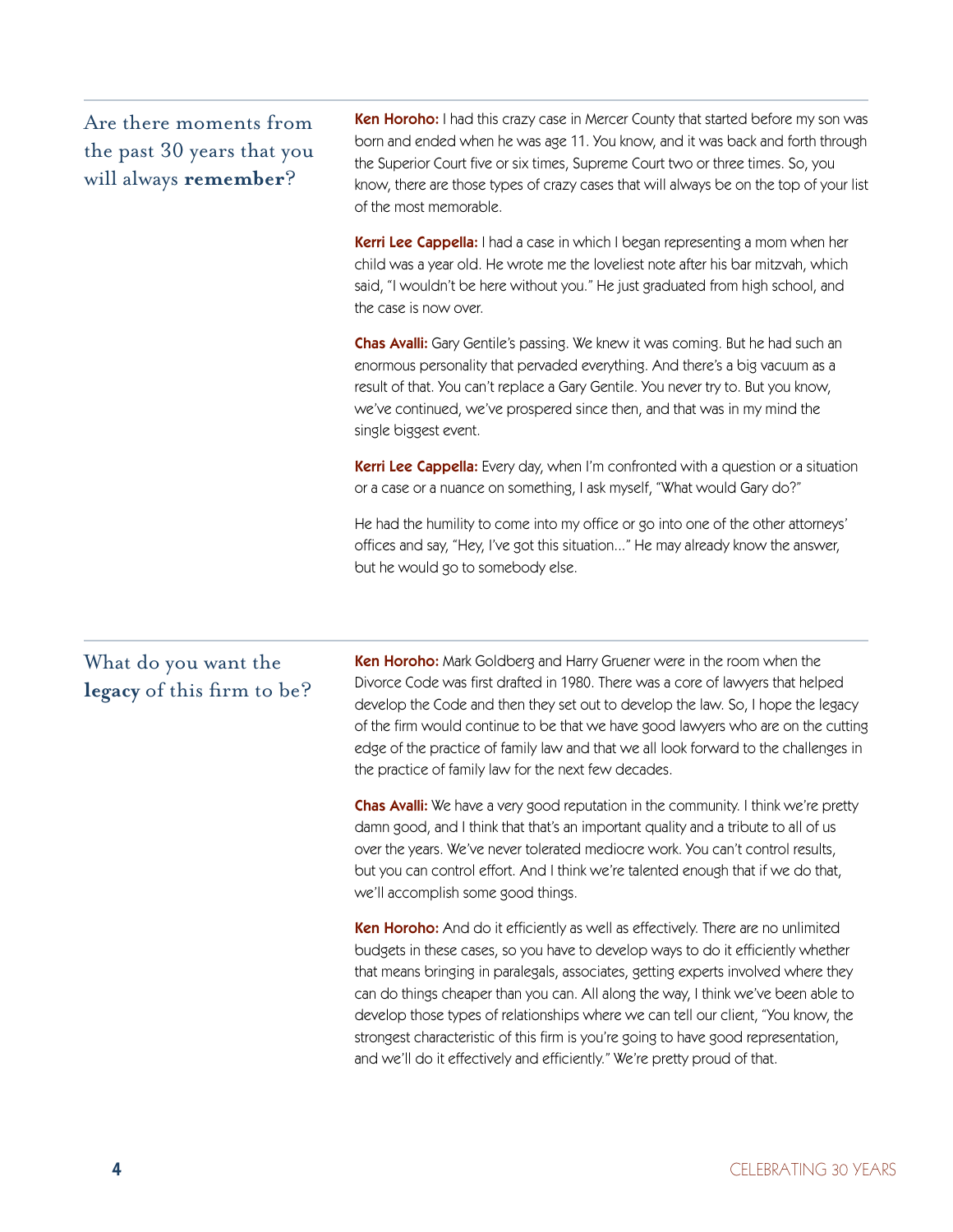

### What is the **future** of the firm?

Ken Horoho: The future of the firm is bright. The firm boasts four other talented attorneys who are on the cutting edge of the practice of family law. Together with the "historic" members of the firm, they carry on the legacy of providing the highest quality of work to our clients. Lorraine Mervan has practiced family law for 30 years. Carla Schiff Donnelly has been with the firm more than nine years and has practiced for more than 25 years. Robert Weinberg joined the firm in 2016 and has practiced for more than 15 years. Finally, Alexandra Kovalchick joined the firm in 2018 and has practiced for more than 15 years.





Lorraine Mervan **Carla Schiff Donnelly Robert Weinberg Alexandra Kovalchick**